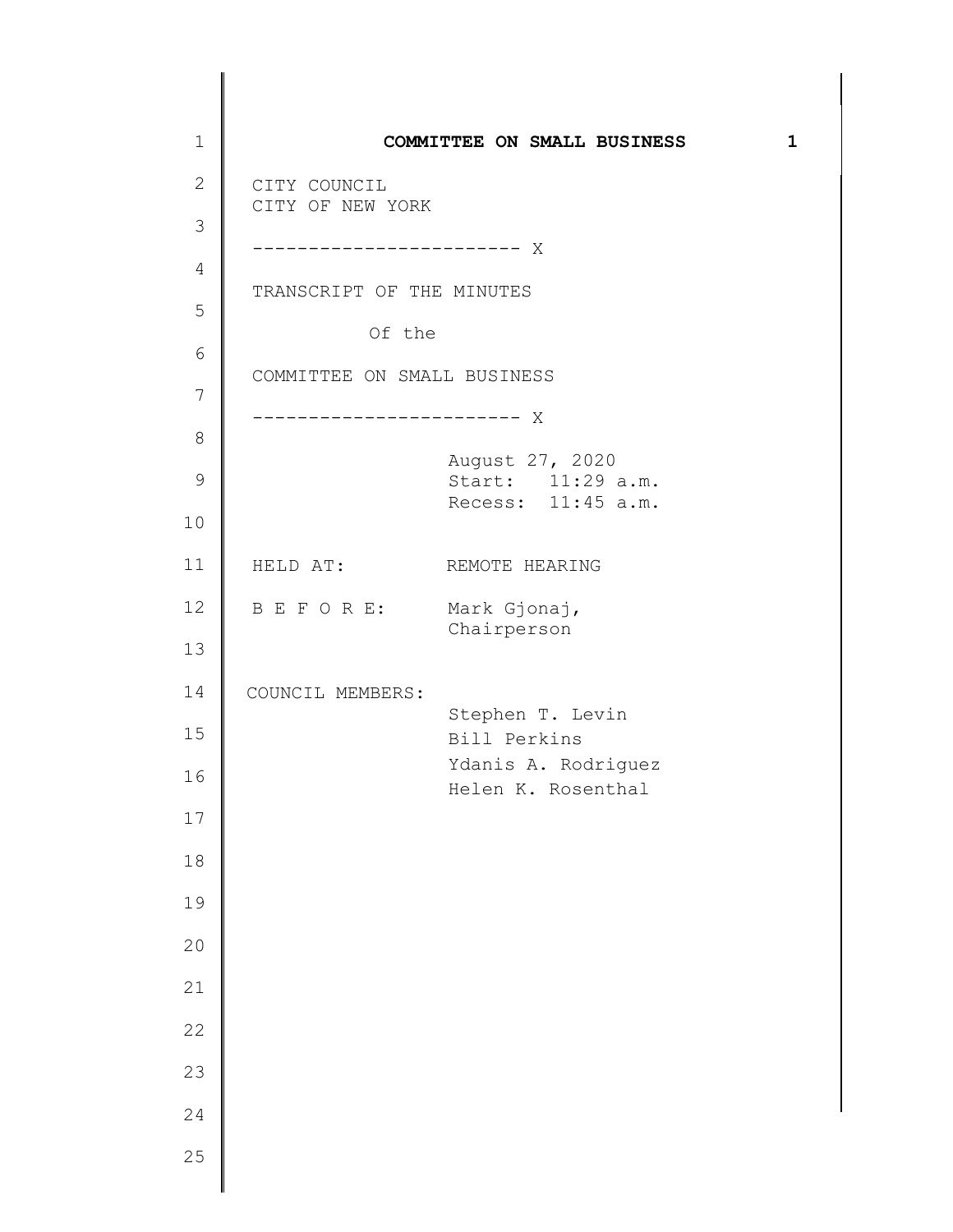1 2 3 4 5 6 7 8 9 10 11 12 13 14 15 16 17 18 19 20 21 22 23 24 25 COMMITTEE ON SMALL BUSINESS 2 SERGEANT AT ARMS: Recording PC all set. SERGEANT AT ARMS: Our recording is good. SERGEANT AT ARMS: And then once we wait on the live stream, Sergeant Polite, you may start your opening. SERGEANT POLITE: Copy. SERGEANT AT ARMS: Sergeant Polite, you can go. SERGEANT AT ARMS: Good morning. Welcome to the Committee on Small Businesses. Will Council Members and staff please turn on your videos at this time. To minimize disruptions, place all cellphones and electronic devices on vibrate. We are ready to begin. SERGEANT AT ARMS: Chair Gjonaj, you can begin. CHAIRPERSON GJONAJ: Thank you Carl. Good morning. I'm Council Member Mark Gjonaj, Chair of the Committee on Small Business and I'd like to welcome you to our remote vote today on Intro.'s 1958 and 1470 as well as two Preconsidered Intro.'s. The COVID-19 crisis presents perhaps the greatest threat to the restaurant industry in modern history. A recent report by the partnership New York City estimates a close to 700,000 accommodation and food service jobs of all that's a loss over half of which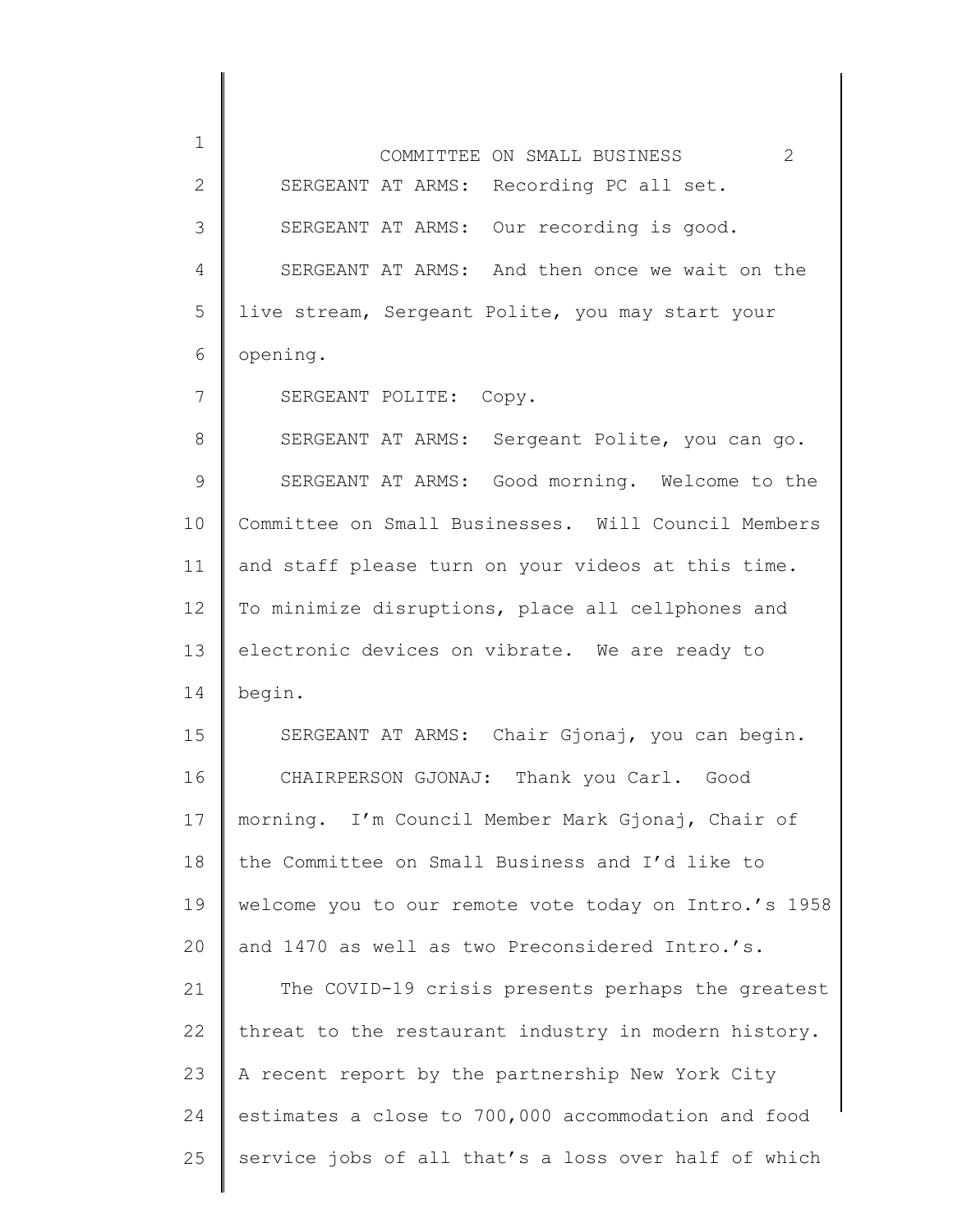2 3 COMMITTEE ON SMALL BUSINESS 3 come from small businesses that employ fewer than 100 employees.

1

4 5 6 7 8 9 10 11 12 13 Over 1,200 restaurants have closed since March  $10^{th}$  and restaurants will continue to close over the coming months, especially if indoor dining is not permitted as the warmer summer months come to an end. While restaurants are struggling to keep their doors open and continue paying their staff, thirdparty delivery platforms have experienced a surge in use. Their business model continues to thrive on the COVID, while restaurants continue to need our help and basically just try to survive.

14 15 16 17 18 19 20 21 22 I am proud of this Committee's work in the passing of Local Law 51 and 52 which went into effect this past June. These bills are set to expire in September. However, and thereafter must be extended to Preconsidered Intro.'s will extend the cap on third-party delivery fees charged to our vulnerable restaurants and prohibit platforms from charging restaurants for telephone orders that did not result in an actual purchase or sale.

23 24 25 These regulations will continue until restaurants can reopen to indoor dining at 100 percent capacity and 90 days thereafter. I am proud of my bills and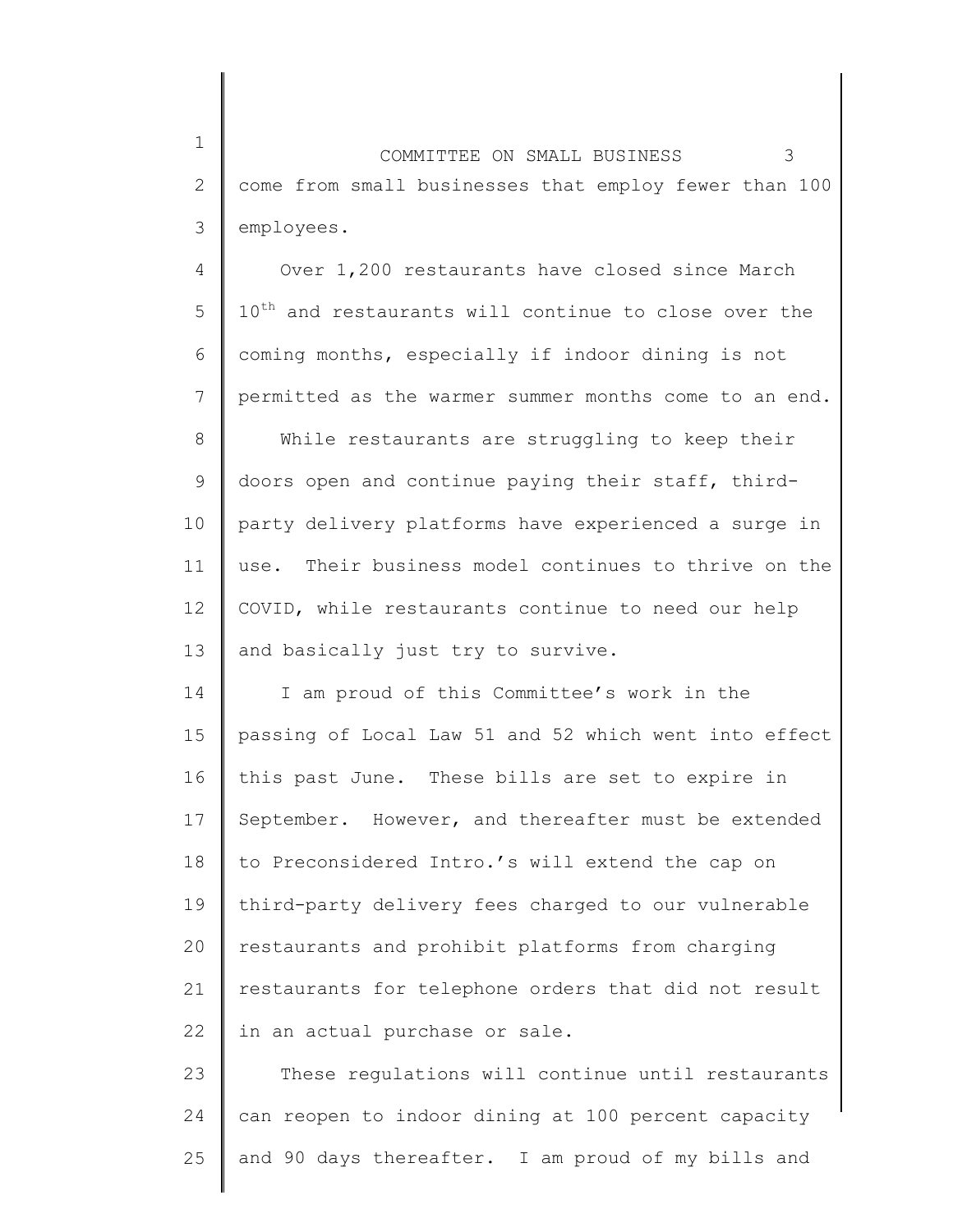2 3 COMMITTEE ON SMALL BUSINESS 4 the work of this Committee and I look forward to passing these Preconsidered Intro.'s today.

1

4 5 6 7 8 In response to this Committee's effort to save the restaurant industry, Grub Hub has taken up digital ads in the districts of Council Members who support these legislative efforts including myself, Council Member Moya, and Speaker Johnson.

9 10 11 12 13 14 15 16 17 18 While Grub Hub has experienced a surge in revenue in active diners since the pandemic began, restaurants across the city are shutting their doors for good. I believe that the people reveal their true colors in times of crisis and it should anger all Council Members. Restaurant owners, small business owners and New Yorkers that Grub Hub would use their resources to fund digital ads to try and kill this legislation rather than use those same resources to further support our restaurants.

19 20 21 22 23 24 25 Every dollar spent in digital ads to try and kill legislation and go after individual Council Members, rather than use those same resources to further support our restaurants. Every dollar spent on the digital ads is a dollar that could have gone to a restaurant owners, hostess, waiter, or waitress. That would in turn boost this city's economy.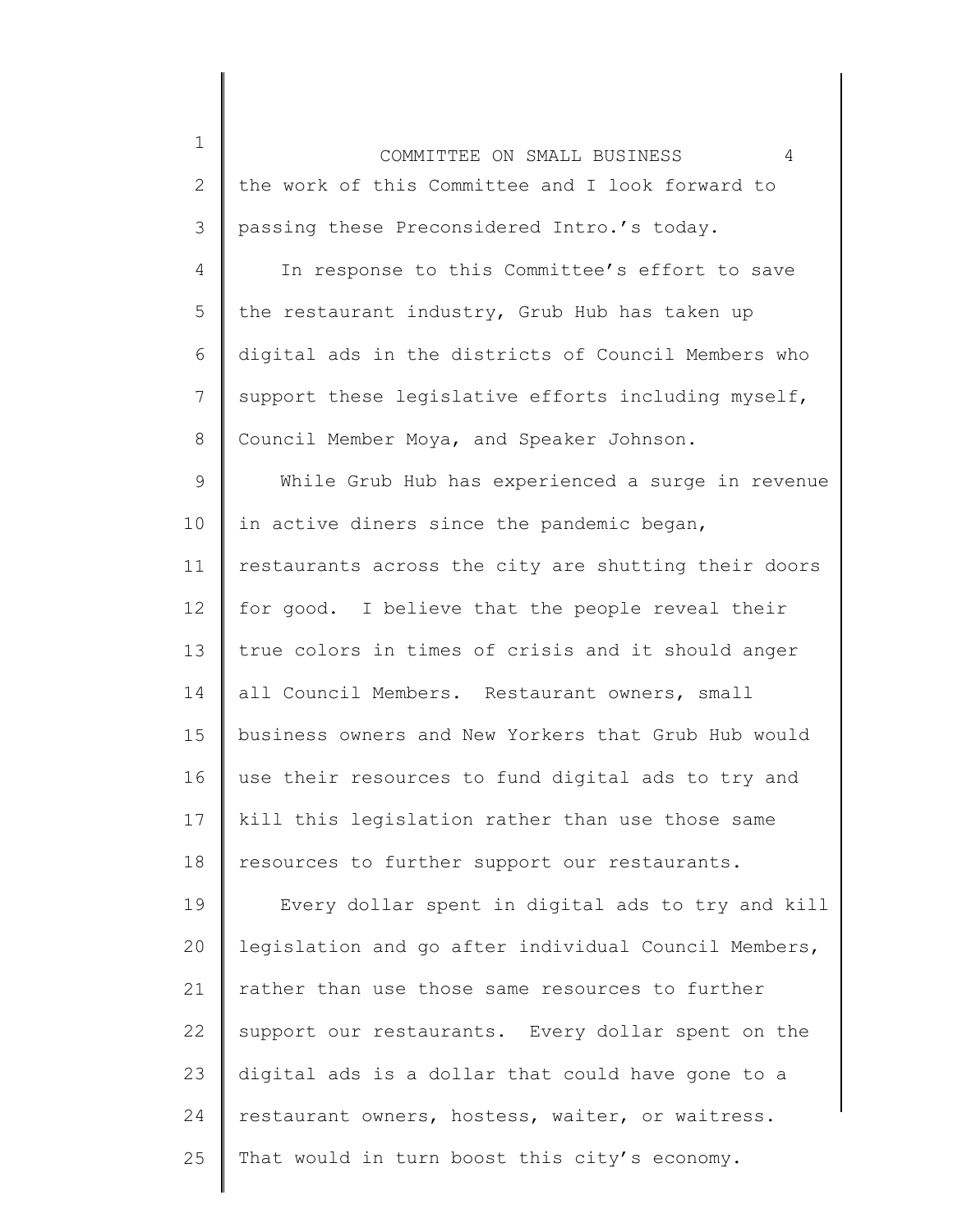| $\mathbf 1$    | 5<br>COMMITTEE ON SMALL BUSINESS                     |  |
|----------------|------------------------------------------------------|--|
| $\overline{2}$ | The Council will not be bullied by well-funded       |  |
| 3              | companies seeking to take advantage of a city in     |  |
| 4              | crisis. This Committee will legislate and protect    |  |
| 5              | the small businesses that make this city great. The  |  |
| 6              | Committee will be voting on two other Intro.'s, two  |  |
| $\overline{7}$ | other pieces of legislation today as well as Intro.  |  |
| 8              | 1958 and Intro. 1470.                                |  |
| $\mathsf 9$    | Intro. 1958 would further investigate which          |  |
| 10             | businesses were able to access money from Department |  |
| 11             | of Small Business Services loan and grant program.   |  |
| 12             | The importance of this issue came to light at our    |  |
| 13             | small business hearing in April where the            |  |
| 14             | Administration revealed to me that only 1 percent of |  |
| 15             | their loans went to the Bronx.                       |  |
| 16             | Intro. 1470 will codify the commercial lease         |  |
| 17             | assistance program, which has been vital during the  |  |
| 18             | pandemic and providing our mom and pop shops with    |  |
| 19             | free legal services to help businesses sign a new    |  |
| 20             | lease will address a commercial lease related issue. |  |
| 21             | With that said, I'd like to thank my Chief of        |  |
| 22             | Staff Reggie Johnson, our Legislative Counsel        |  |
| 23             | Stephanie Jones, and our Policy Analyst Noah         |  |
| 24             | Missler[SP?] and Financial Analyst Aliya Ali for all |  |
| 25             | their hard work in preparing for this hearing.       |  |
|                |                                                      |  |

║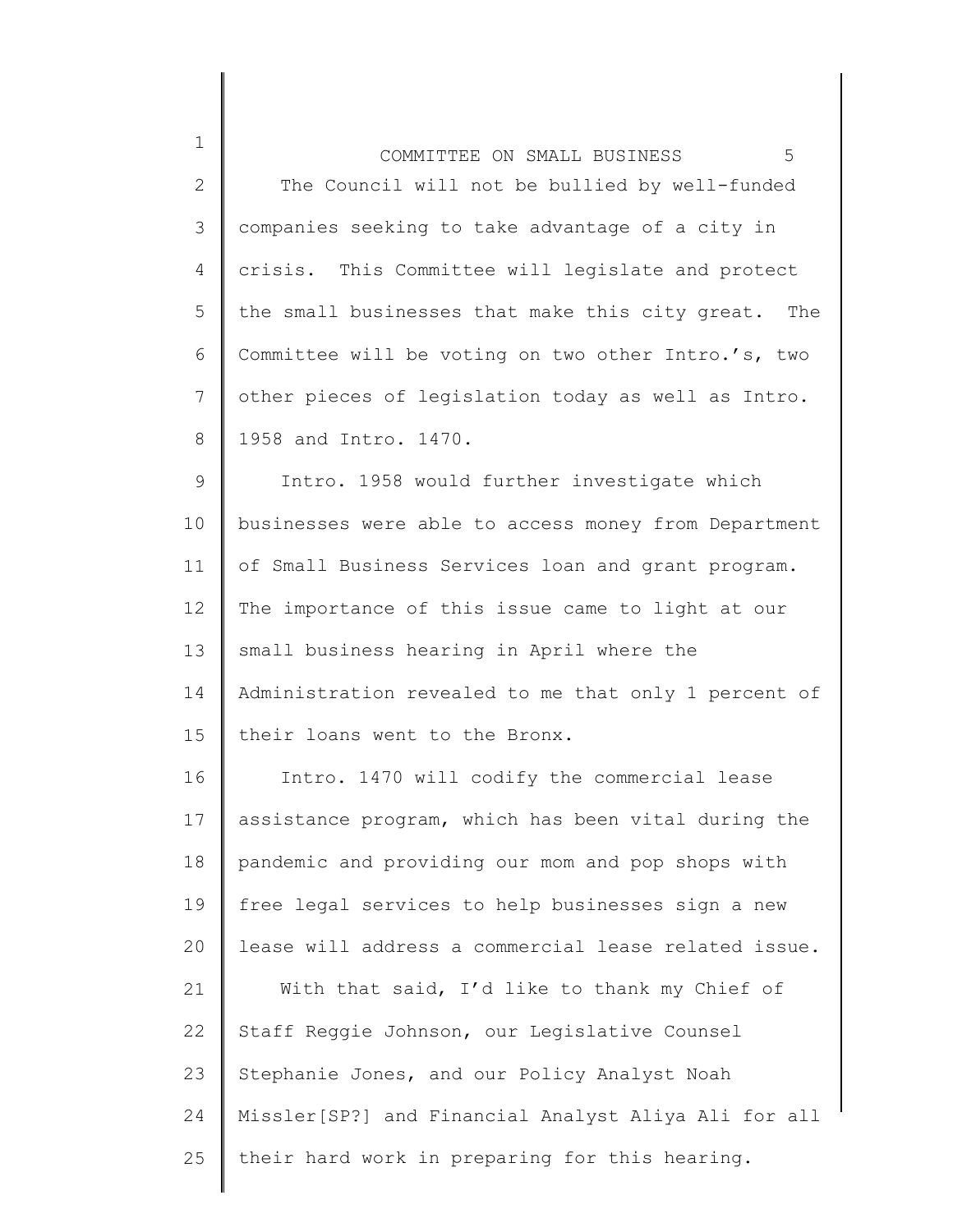2 3 4 5 6 COMMITTEE ON SMALL BUSINESS 6 I would like to turn it over to Council Member Moya who would like to give a statement about Preconsidered Intro. Council Member Moya? COUNCIL MEMBER MOYA: Thank you Chair Gjonaj. Thank you Chair Gjonaj for your support of Small

7 8 9 10 Businesses and our local restaurants and for cosponsoring a legislation to cap the fees third-party food delivery apps can charge restaurants during the pandemic.

11 12 13 14 15 16 17 The City Council voted overwhelmingly to pass that bill in May and we're here today to vote out another bill that we've co-sponsored together to clarify the timeframe those fee caps will be in place for. In short, this bill will keep those small business protections in for as long as restaurants are hamstrung by the pandemic.

18 19 20 21 22 23 24 The fee caps will remain in place until restaurants can resume indoor dining at a maximum capacity. As someone who lives and represents the epicenter of the COVID-19 outbreak in the United States, I've witnessed the phases of this pandemic first hand and I've seen the crippling effects its had on our local mom and pop restaurants.

25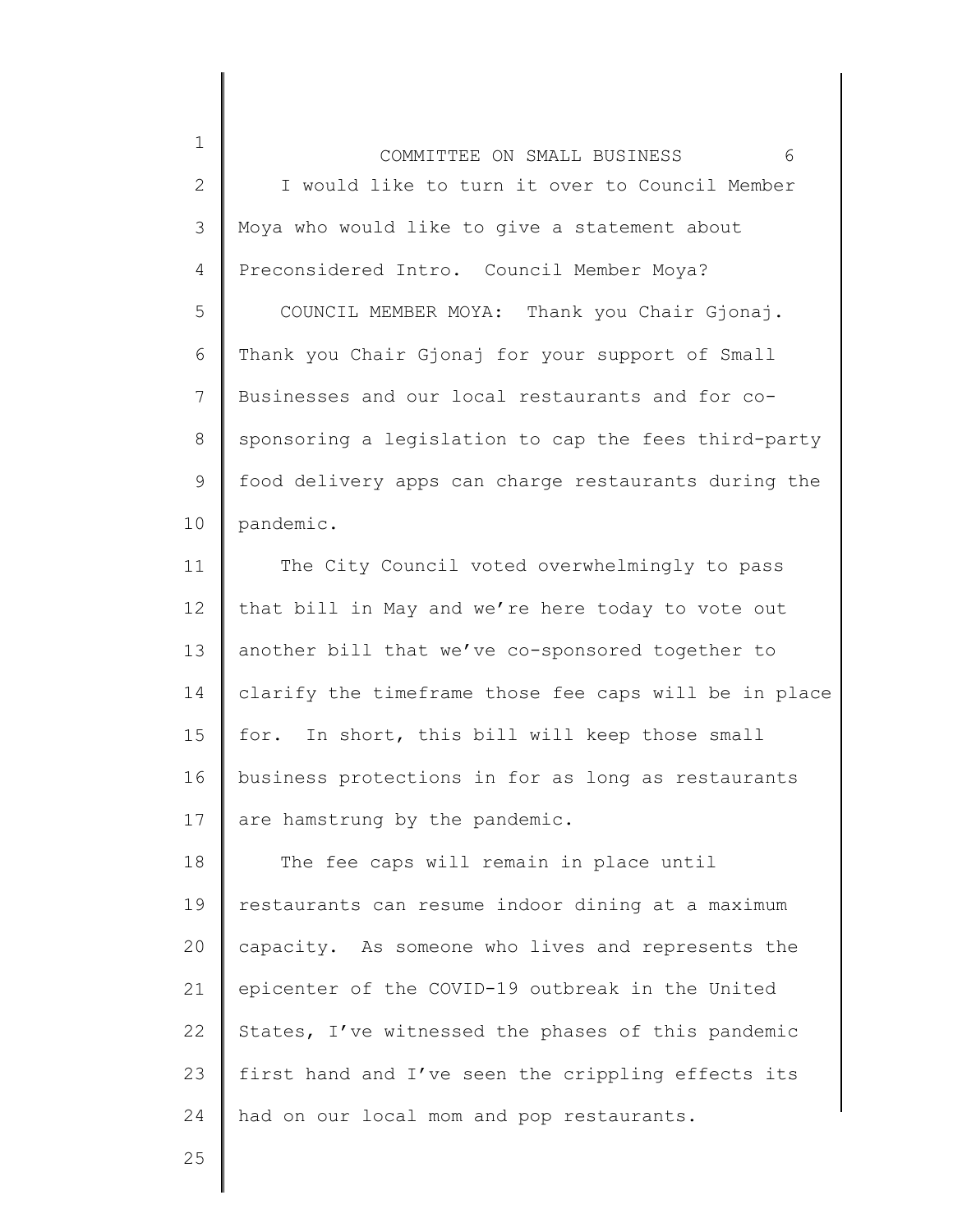1 2 3 4 5 6 7 COMMITTEE ON SMALL BUSINESS 7 I've watched them have to shutter their shops and rely entirely on apps like Grub Hub. Some of these apps were only to eager to profit off of the pandemic. And then I watched them begin outdoor dining at a dramatically reduced capacity as the city slowly reopened for business.

8 9 10 11 12 Every restaurant I spoke to or heard about has said how critical our original fee cap laws was to their business. If not for enacting that law, countless businesses would have failed and many more New Yorkers might be out of work now.

13 14 15 16 17 Now, these small businesses are asking, what happens when these cap fees expire? They are asking because they know that no matter what the infection rate is now, they will be grappling with the consequences of this disease for some time.

18 19 20 21 22 23 24 They know that we're still very much in the middle of the pandemic and one of the things that they know is to make sure that we can and must do is to ensure that these exorbitant fees from these third-party food apps do not hinder them and keep them struggling and their shops to be on life support.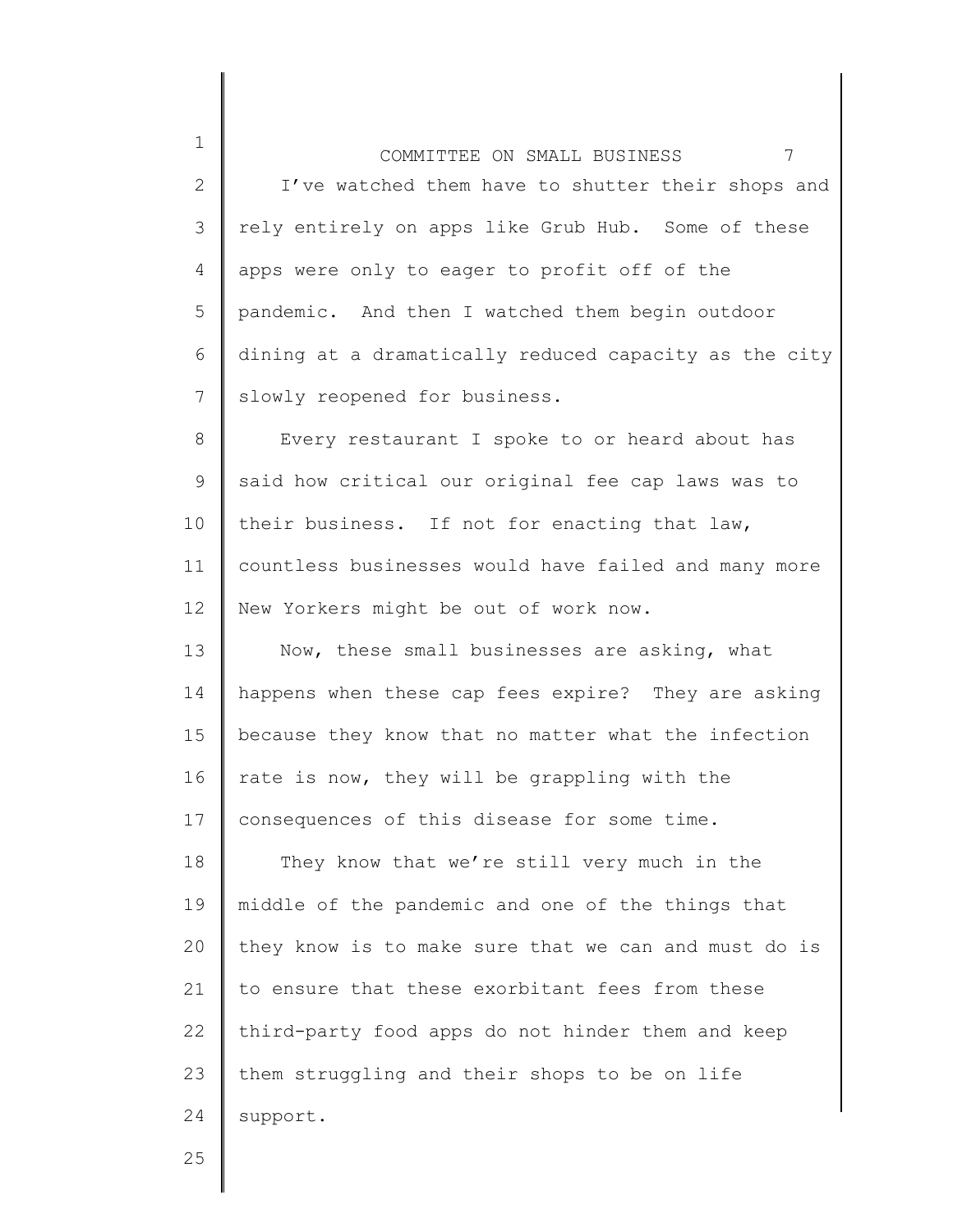1 2 3 4 5 6 7 8 9 10 11 12 13 14 COMMITTEE ON SMALL BUSINESS 8 And that's what this bill does. This will offer our local restaurants temporary protection from the billion dollar tech companies, leaching off of them for as long as COVID forces patrons onto these apps and away from their tables. It's simple, logical, and necessary and I want to speak about this mere campaign that Grub Hub has launched targeting Chair Gjonaj, Speaker Johnson, and myself over this bill. It's an absurd strategy by a \$7 billion tech company out of Chicago, that's painting New York City's mom and pop restaurants and their efforts to protect them during the worst crisis in our lifetime as the bad guys.

15 16 17 18 19 20 21 22 23 24 If that's how they want to spend their money on digital advertising, villainizing us, be my guest. But New Yorkers see through it and New Yorkers have each other's back. And I want to take this opportunity to thank the New York City Hospitality Alliance, all the restaurants that have testified before this Committee, Chair Gjonaj, Speaker Johnson and my colleagues for their support on this effort and I urge them to pass this Preconsidered Intro. Thank you.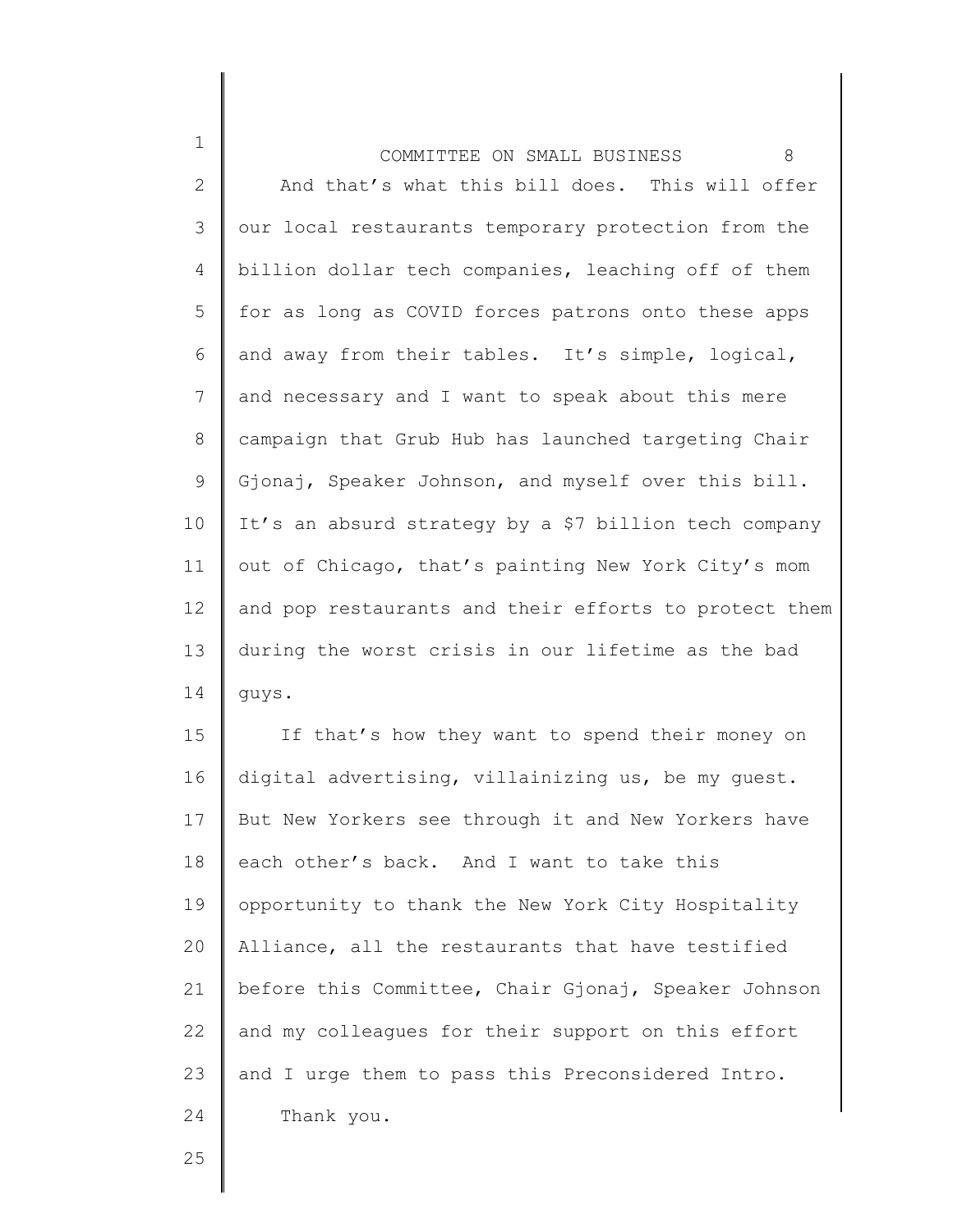1 2 3 4 5 6 7 COMMITTEE ON SMALL BUSINESS 9 COMMITTEE COUNSEL: Thank you Council Member Moya. Before we continue, I would like to acknowledge the following Council Members who have joined us, Council Member Levin, Council Member Rosenthal, Council Member Perkins, Council Member Rodriguez, and Council Member Richards.

8 9 10 I would now like to turn it over to Council Member Richards to give a statement on Intro. 1958-A. Council Member?

11 12 13 14 15 16 17 18 19 20 21 22 23 24 25 COUNCIL MEMBER RICHARDS: Thank you so much and thank you to Chair Gjonaj. I am Council Member Donovan Richards, representative of  $31^{st}$  District in Queens and while some businesses have resumed operations throughout our city, many of them face growing debts due to the restrictions put in place to prevent COVID-19. Intro. 1958, my bill, will force small business services to disclose how their grants and loans were distributed by zip code. The report will identify businesses based on industry, the types of goods and services offered and whether the businesses occupy a storefront or a mobile business. It would also identify the type of award each business receive whether it was a grant or loan in the amount each business received. Based on the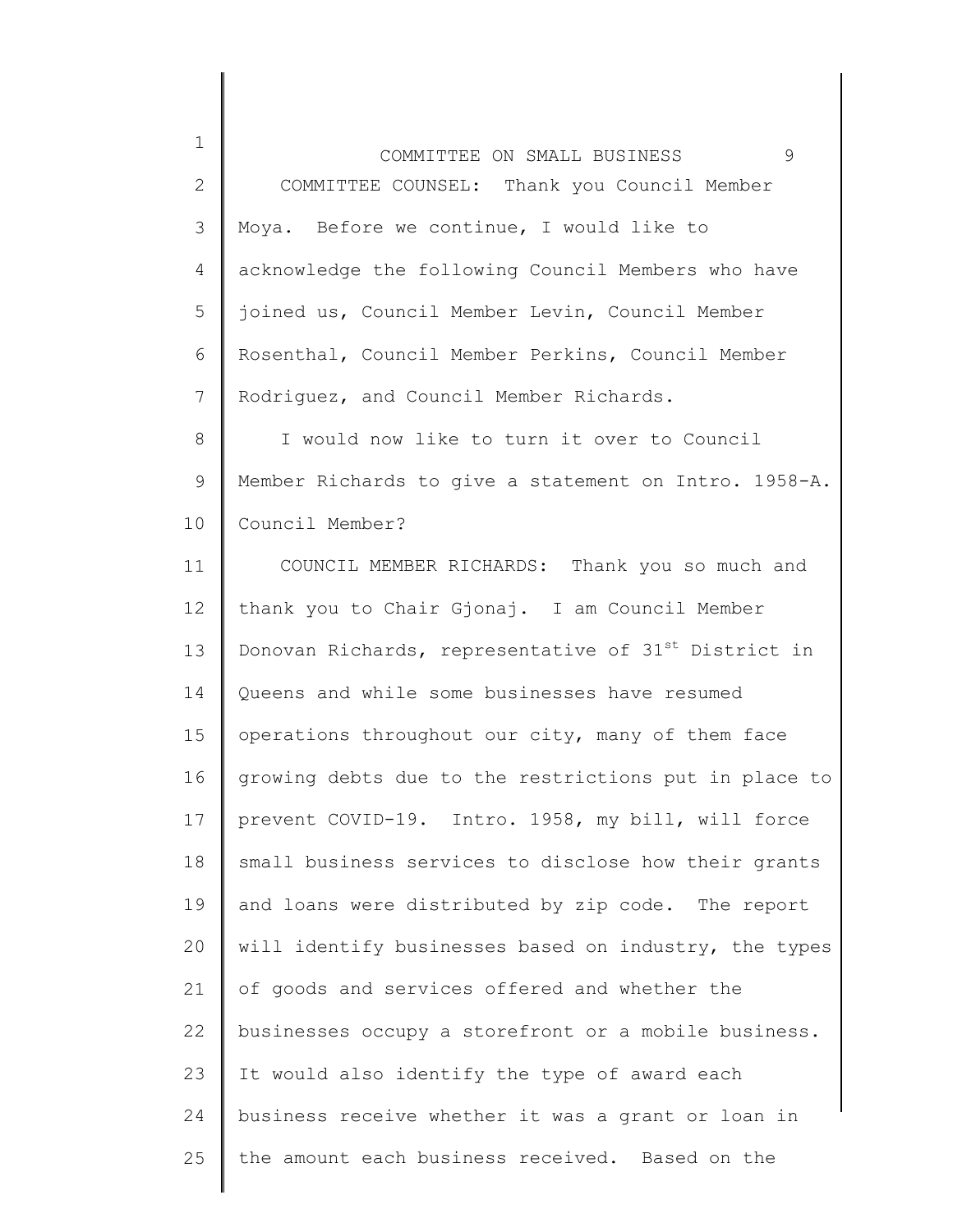1 2 3 4 5 6 COMMITTEE ON SMALL BUSINESS 10 information we already have, it's obvious that businesses in Manhattan were prioritized while our outer borough small businesses were neglected. This story continues to repeat itself and only transparency will end this cycle.

7 8 9 10 11 12 Queens in the second largest contributed to our city's economy, the majority of the small businesses in our borough were built by immigrants who put everything into the promise of the American dream and invest it in our city. We cannot turn our backs on them now. This is why this bill is so critical.

13 14 15 16 17 I look forward to working to ensure that we continue to bring equity through these specific programs and continue to work with the Commissioner of the Department of Small Business Services as we move forward.

18 19 20 21 I want to thank once again, Council Member Gjonaj, Speaker Johnson and all my colleagues for their support. I urge you all to vote aye on this bill.

22 Thank you.

23 24 25 COMMITTEE COUNSEL: Thank you Council Member. I would now like to turn it over to William Martin, who will hold a roll call on the bills.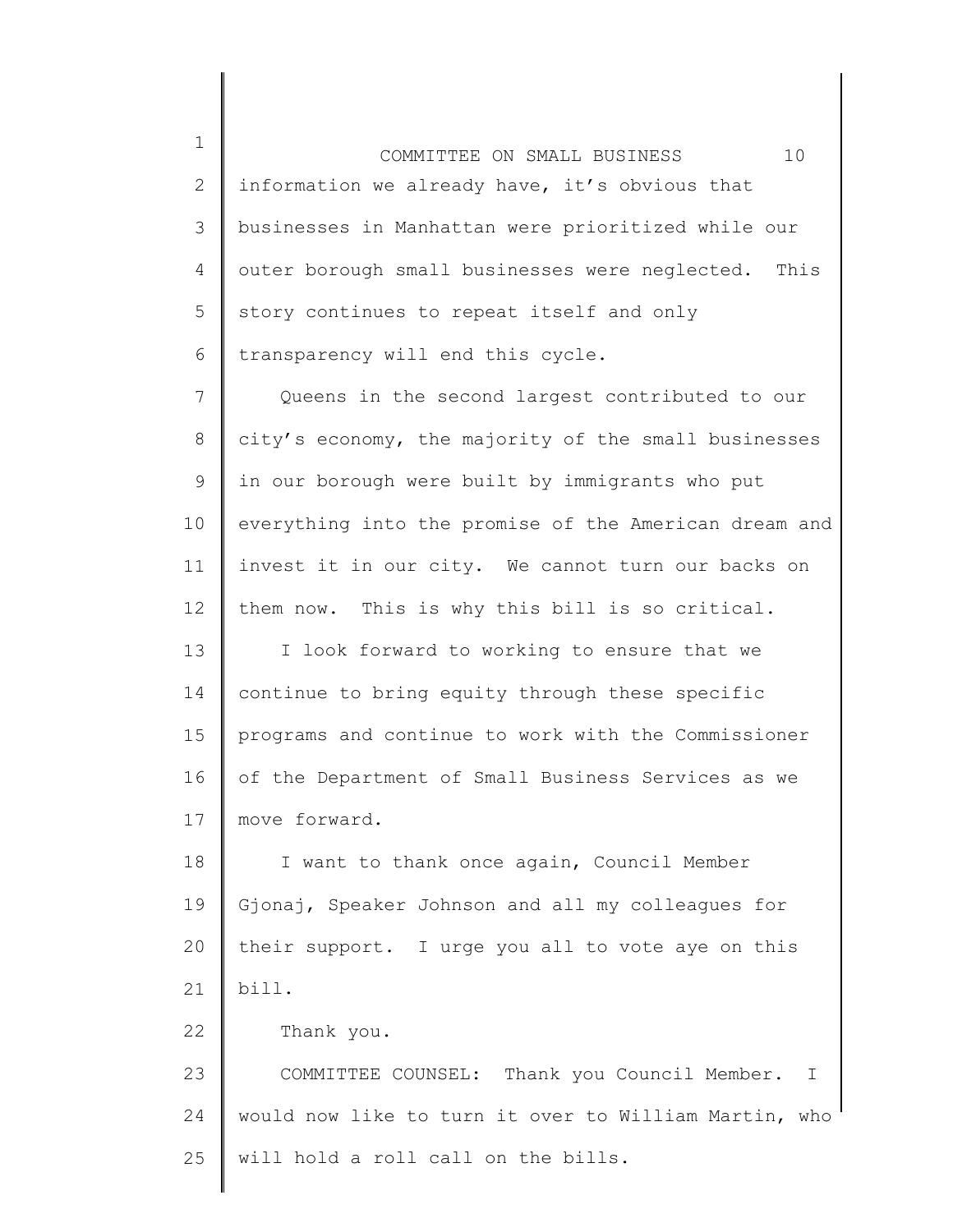| $\mathbf 1$    | 11<br>COMMITTEE ON SMALL BUSINESS                    |
|----------------|------------------------------------------------------|
| $\mathbf{2}$   | COMMITTEE CLERK: Good morning everyone. William      |
| $\mathfrak{Z}$ | Martin Committee Clerk roll call vote Committee on   |
| 4              | Small Business. All items are coupled. Chair         |
| 5              | Gjonaj?                                              |
| 6              | CHAIRPERSON GJONAJ: I vote aye.                      |
| $\overline{7}$ | COMMITTEE CLERK: Council Member Levin?               |
| 8              | COUNCIL MEMBER LEVIN: I vote aye.                    |
| $\mathcal{G}$  | COMMITTEE CLERK: Rodriguez?                          |
| 10             | COUNCIL MEMBER RODRIGUEZ: Aye.                       |
| 11             | COMMITTEE CLERK: Rosenthal?                          |
| 12             | COUNCIL MEMBER ROSENTHAL: I vote aye.                |
| 13             | COMMITTEE CLERK: Perkins? Council Member             |
| 14             | Perkins? Council Member, you are muted. Council      |
| 15             | Member Perkins, how are you? Council Member Perkins, |
| 16             | your vote on Small Business? Council Member Perkins, |
| 17             | can you hear me? This is William Martin Legislative  |
| 18             | Clerk.                                               |
| 19             | SERGEANT AT ARMS: This is Chief Sergeant at          |
| 20             | Arms. We're reaching out to Council Member Perkins.  |
| 21             | It appears he is having some technical issues. We'll |
| 22             | get back to him.                                     |
| 23             | COUNCIL MEMBER PERKINS: Aye on all.                  |
| 24             | COMMITTEE COUNSEL: Billy, your on mute.              |
| 25             |                                                      |
|                |                                                      |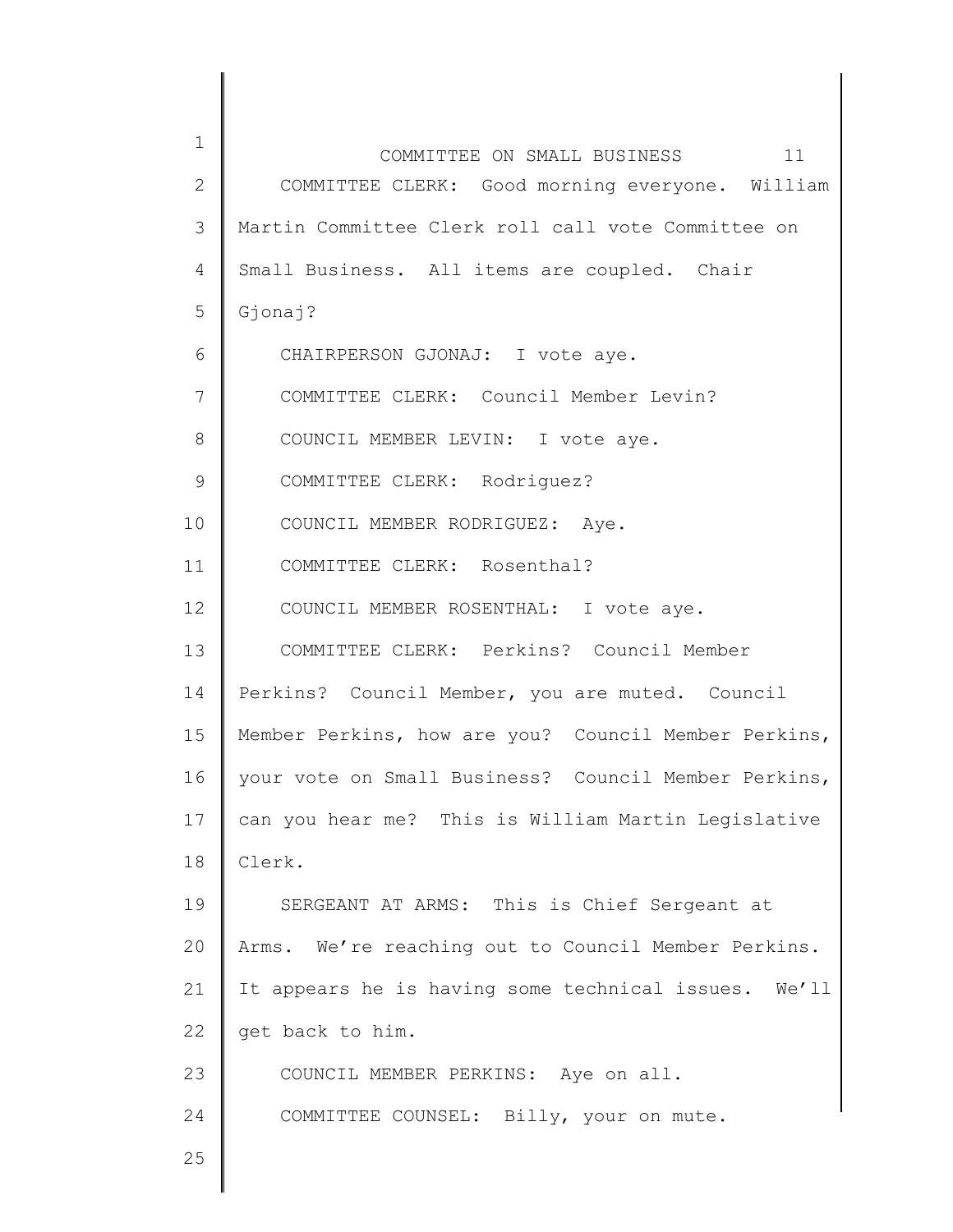| $\mathbf 1$  | COMMITTEE ON SMALL BUSINESS<br>12                    |
|--------------|------------------------------------------------------|
| $\mathbf{2}$ | COMMITTEE CLERK: Thank you. Thank you Council        |
| 3            | Member. Final vote Committee on Small Business, all  |
| 4            | items have been adopted by the Committee. 5 in the   |
| 5            | affirmative, 0 in the negative and no abstentions.   |
| 6            | Thank you.                                           |
| 7            | COMMITTEE COUNSEL: Chair Gjonaj, you want to         |
| $8\,$        | close out the vote?                                  |
| $\mathsf 9$  | CHAIRPERSON GJONAJ: This hereby closes out           |
| 10           | today's hearing. I want to thank everyone for voting |
| 11           | aye on this and I hope Grub Hub got clear message    |
| 12           | today.                                               |
| 13           | Thank you all.                                       |
| 14           |                                                      |
| 15           |                                                      |
| 16           |                                                      |
| 17           |                                                      |
| 18           |                                                      |
| 19           |                                                      |
| 20           |                                                      |
| 21           |                                                      |
| 22           |                                                      |
| 23           |                                                      |
| 24           |                                                      |
| 25           |                                                      |
|              |                                                      |